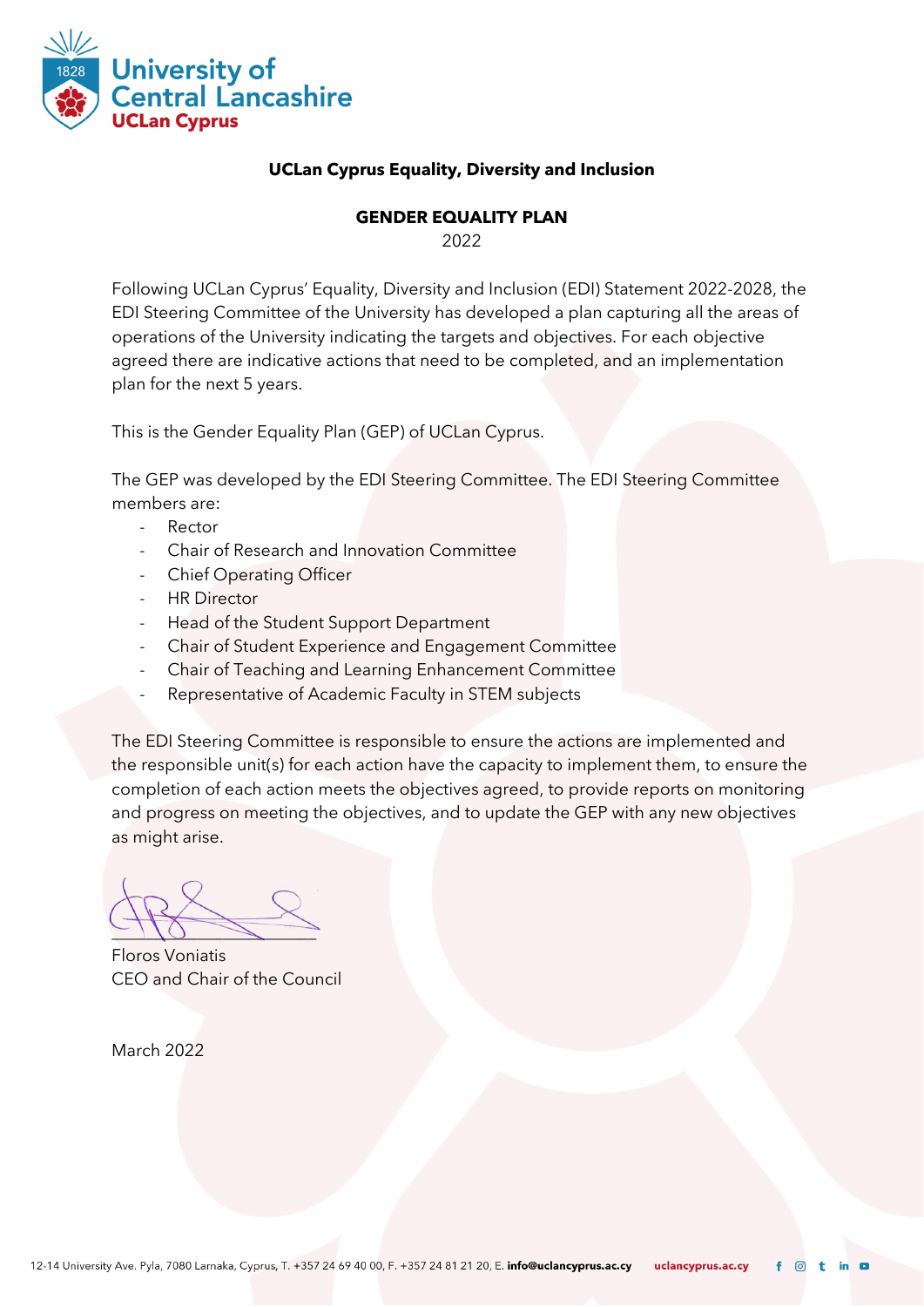

| Coding          | <b>Strategic Area</b>               | Area<br>Code | <b>Short title</b>      | Objective<br>Code | Objective                                       | <b>Action No.</b> | Action(s)/Measure(s)                                                                                 | <b>Responsible Unit(s)</b>                 | <b>Period of</b><br>implementation:<br>2022 | <b>Period of</b><br>$ $ implementation: $ $ implementation: $ $<br>2023 | <b>Period of</b><br>2024 | <b>Period of</b><br>implementation:<br>2025 |
|-----------------|-------------------------------------|--------------|-------------------------|-------------------|-------------------------------------------------|-------------------|------------------------------------------------------------------------------------------------------|--------------------------------------------|---------------------------------------------|-------------------------------------------------------------------------|--------------------------|---------------------------------------------|
|                 |                                     |              |                         |                   | Incorporate the gender                          |                   |                                                                                                      |                                            |                                             |                                                                         |                          |                                             |
|                 | Organisation,                       |              |                         |                   | perspective in all university                   |                   | Raise awareness of gender equality issues to the                                                     |                                            |                                             |                                                                         |                          |                                             |
|                 | <b>Governance and</b>               |              |                         |                   | procedures, policies, plans and                 |                   | University Council and Senate and their                                                              |                                            |                                             |                                                                         |                          |                                             |
| OGO.PM.1        | <b>Operations</b>                   | OGO          | Policy Making PM        |                   | regulations.                                    |                   | Committees.                                                                                          | <b>EDI Steering Commitee</b>               | Completed                                   |                                                                         |                          |                                             |
|                 |                                     |              |                         |                   | Incorporate the gender                          |                   |                                                                                                      |                                            |                                             |                                                                         |                          |                                             |
|                 | Organisation,                       |              |                         |                   | perspective in all university                   |                   | Promote/enhance gender awareness in the                                                              |                                            |                                             |                                                                         |                          |                                             |
|                 | Governance and                      |              |                         |                   | procedures, policies, plans and                 |                   | planning of all policies, procedures and                                                             |                                            |                                             |                                                                         |                          |                                             |
| <b>OGO.PM.2</b> | <b>Operations</b>                   | <b>OGO</b>   | Policy Making PM        |                   | regulations.                                    | $\overline{2}$    | regulations.                                                                                         | <b>EDI Steering Committee</b>              | Ongoing                                     |                                                                         |                          |                                             |
|                 |                                     |              |                         |                   | Incorporate the gender                          |                   | Provide data analysis and reports, on an annual                                                      |                                            |                                             |                                                                         |                          |                                             |
|                 | Organisation,                       |              |                         |                   | perspective in all university                   |                   | basis, to assess gender equality levels when plans,                                                  |                                            |                                             |                                                                         |                          |                                             |
|                 | <b>Governance and</b>               |              |                         |                   | procedures, policies, plans and                 |                   | policies, procedures and regulations are created                                                     |                                            |                                             |                                                                         |                          |                                             |
| OGO.PM.3        | <b>Operations</b>                   | OGO          | <b>Policy Making PM</b> |                   | regulations.                                    |                   | or updated.                                                                                          | <b>EDI Steering Commitee, COO (IT)</b>     | <b>Initiation</b>                           |                                                                         |                          |                                             |
|                 |                                     |              |                         |                   | Incorporate the gender                          |                   | Take corrective measures in the cases where a                                                        |                                            |                                             |                                                                         |                          |                                             |
|                 | Organisation,                       |              |                         |                   | perspective in all university                   |                   |                                                                                                      |                                            |                                             |                                                                         |                          |                                             |
| OGO.PM.4        | Governance and<br><b>Operations</b> | OGO          | <b>Policy Making PM</b> |                   | procedures, policies, plans and<br>regulations. |                   | plan, policy, procedure or regulation has failed to<br>meet the gender equality assessment criteria. | <b>EDI Steering Commitee</b>               | <b>Ongoing (annual</b><br>review)           |                                                                         |                          |                                             |
|                 |                                     |              |                         |                   | Incorporate the gender                          |                   |                                                                                                      |                                            |                                             |                                                                         |                          |                                             |
|                 | Organisation,                       |              |                         |                   | perspective in all university                   |                   |                                                                                                      |                                            |                                             |                                                                         |                          |                                             |
|                 | Governance and                      |              |                         |                   | procedures, policies, plans and                 |                   | Compliance with Cyprus and EU regulatory                                                             |                                            |                                             |                                                                         |                          |                                             |
| OGO.PM.5        | <b>Operations</b>                   | OGO          | <b>Policy Making PM</b> |                   | regulations.                                    | -5                | requirements (continuous)                                                                            | <b>EDI Steering Commitee</b>               |                                             |                                                                         |                          |                                             |
|                 |                                     |              |                         |                   | Incorporate the gender                          |                   |                                                                                                      |                                            | Ongoing                                     |                                                                         |                          |                                             |
|                 | Organisation,                       |              |                         |                   | perspective in all university                   |                   |                                                                                                      |                                            |                                             |                                                                         |                          |                                             |
|                 | <b>Governance and</b>               |              |                         |                   | procedures, policies, plans and                 |                   | Identify key performance indicators to measure                                                       |                                            |                                             |                                                                         |                          |                                             |
| OGO.PM.6        | <b>Operations</b>                   | OGO          | Policy Making PM        |                   | regulations.                                    | 6                 | the gender perspective in the Organisation.                                                          | <b>EDI Steering Commitee</b>               | Ongoing                                     |                                                                         |                          |                                             |
|                 |                                     |              |                         |                   | Incorporate the gender                          |                   |                                                                                                      |                                            |                                             |                                                                         |                          |                                             |
|                 | Organisation,                       |              |                         |                   | perspective in all university                   |                   | Sustain the formal unit of the university to                                                         |                                            |                                             |                                                                         |                          |                                             |
|                 | Governance and                      |              |                         |                   | procedures, policies, plans and                 |                   | oversee all gender equality, equal opportunities                                                     |                                            |                                             |                                                                         |                          |                                             |
| OGO.PM.7        | <b>Operations</b>                   | OGO          | Policy Making PM        |                   | regulations.                                    |                   | and diversity matters.                                                                               | <b>EDI Steering Commitee</b>               | Ongoing                                     |                                                                         |                          |                                             |
|                 |                                     |              |                         |                   | Ensure equal opportunities,                     |                   |                                                                                                      |                                            |                                             |                                                                         |                          |                                             |
|                 |                                     |              |                         |                   | promote gender equality and                     |                   | Create or update courses' marketing material to                                                      |                                            |                                             |                                                                         |                          |                                             |
|                 | Organisation,                       |              |                         |                   | celebrate diversity for all steps               |                   | reduce gender perception bias and to conform to                                                      |                                            |                                             |                                                                         |                          |                                             |
|                 | Governance and                      |              | Student                 |                   | of the student recruitment                      |                   | the principles of gender equality and the ethos of  EDI Steering Commitee, COO                       |                                            | <b>Ongoing (annual</b>                      |                                                                         |                          |                                             |
| OGO.SR.1        | <b>Operations</b>                   | <b>OGO</b>   | Recruitment             | <b>SR</b>         | process.                                        |                   | our University.                                                                                      | (Marketing)                                | monitoring)                                 |                                                                         |                          |                                             |
|                 |                                     |              |                         |                   | Ensure equal opportunities,                     |                   |                                                                                                      |                                            |                                             |                                                                         |                          |                                             |
|                 |                                     |              |                         |                   | promote gender equality and                     |                   |                                                                                                      |                                            |                                             |                                                                         |                          |                                             |
|                 | Organisation,                       |              |                         |                   | celebrate diversity for all steps               |                   | Organise and deliver events and activities focusing                                                  |                                            |                                             |                                                                         |                          |                                             |
|                 | Governance and                      |              | Student                 |                   | of the student recruitment                      |                   | on Women in STEM, gender equality and inclusive Heads of Schools, CCER, COO                          |                                            | <b>Ongoing (annual</b>                      |                                                                         |                          |                                             |
| OGO.SR.2        | <b>Operations</b>                   | <b>OGO</b>   | Recruitment             | <b>SR</b>         | process.                                        |                   | society                                                                                              | (Marketing)                                | action)                                     |                                                                         |                          |                                             |
|                 |                                     |              |                         |                   | Ensure equal opportunities,                     |                   |                                                                                                      |                                            |                                             |                                                                         |                          |                                             |
|                 |                                     |              |                         |                   | promote gender equality and                     |                   |                                                                                                      |                                            |                                             |                                                                         |                          |                                             |
|                 | Organisation,                       |              |                         |                   | celebrate diversity for all steps               |                   | Offer scholarships to reduce horizontal                                                              |                                            |                                             |                                                                         |                          |                                             |
|                 | Governance and                      |              | Student                 |                   | of the student recruitment                      |                   | segregation in specific programs that have under-                                                    | <b>EDI Steering Committee, Entry-Level</b> | <b>Ongoing (annual</b>                      |                                                                         |                          |                                             |
| OGO.SR.3        | <b>Operations</b>                   | <b>OGO</b>   | Recruitment             | <b>SR</b>         | process.                                        |                   | represented populations.                                                                             | Scholarships Committee.                    | action)                                     |                                                                         |                          |                                             |
|                 |                                     |              |                         |                   | Ensure equal opportunities,                     |                   |                                                                                                      |                                            |                                             |                                                                         |                          |                                             |
|                 |                                     |              |                         |                   | promote gender equality and                     |                   |                                                                                                      |                                            |                                             |                                                                         |                          |                                             |
|                 | Organisation,                       |              |                         |                   | celebrate diversity for all steps               |                   |                                                                                                      |                                            |                                             |                                                                         |                          |                                             |
|                 | Governance and                      |              | Student                 |                   | of the student recruitment                      |                   | Include appropriate material to promote gender                                                       |                                            | <b>Ongoing (annual</b>                      |                                                                         |                          |                                             |
| OGO.SR.4        | <b>Operations</b>                   | <b>OGO</b>   | Recruitment             | <b>SR</b>         | process.                                        |                   | equality in the induction processes.                                                                 | <b>EDI Steering Committee, SS</b>          | action)                                     |                                                                         |                          |                                             |
|                 | Organisation,                       |              | <b>Staff</b>            |                   | Promote gender equality and                     |                   | Review and update academic and professional                                                          |                                            |                                             |                                                                         |                          |                                             |
|                 | Governance and                      |              | Recruitment             |                   | equal opportunities in staff                    |                   | staff recruitment advertisement procedures so                                                        |                                            |                                             |                                                                         |                          |                                             |
| OGO.ST.1        | <b>Operations</b>                   | OGO          | and                     | <b>IST</b>        | <b>Recruitment and Promotions</b>               |                   | that they include the gender equality perspective.  EDI Steering Committee, HRD                      |                                            | Completed                                   |                                                                         |                          |                                             |
|                 | Organisation,                       |              | <b>Staff</b>            |                   | Promote gender equality and                     |                   | Take specific measures to ensure gender equality                                                     |                                            |                                             |                                                                         |                          |                                             |
|                 | Governance and                      |              | Recruitment             |                   | equal opportunities in staff                    |                   | (e.g., through anonymity) in the selection/hiring                                                    |                                            | <b>Ongoing (annual</b>                      |                                                                         |                          |                                             |
| OGO.ST.2        | <b>Operations</b>                   | OGO          | and                     | IST               | <b>Recruitment and Promotions</b>               |                   | process.                                                                                             | <b>EDI Steering Committee, HRD</b>         | monitoring)                                 |                                                                         |                          |                                             |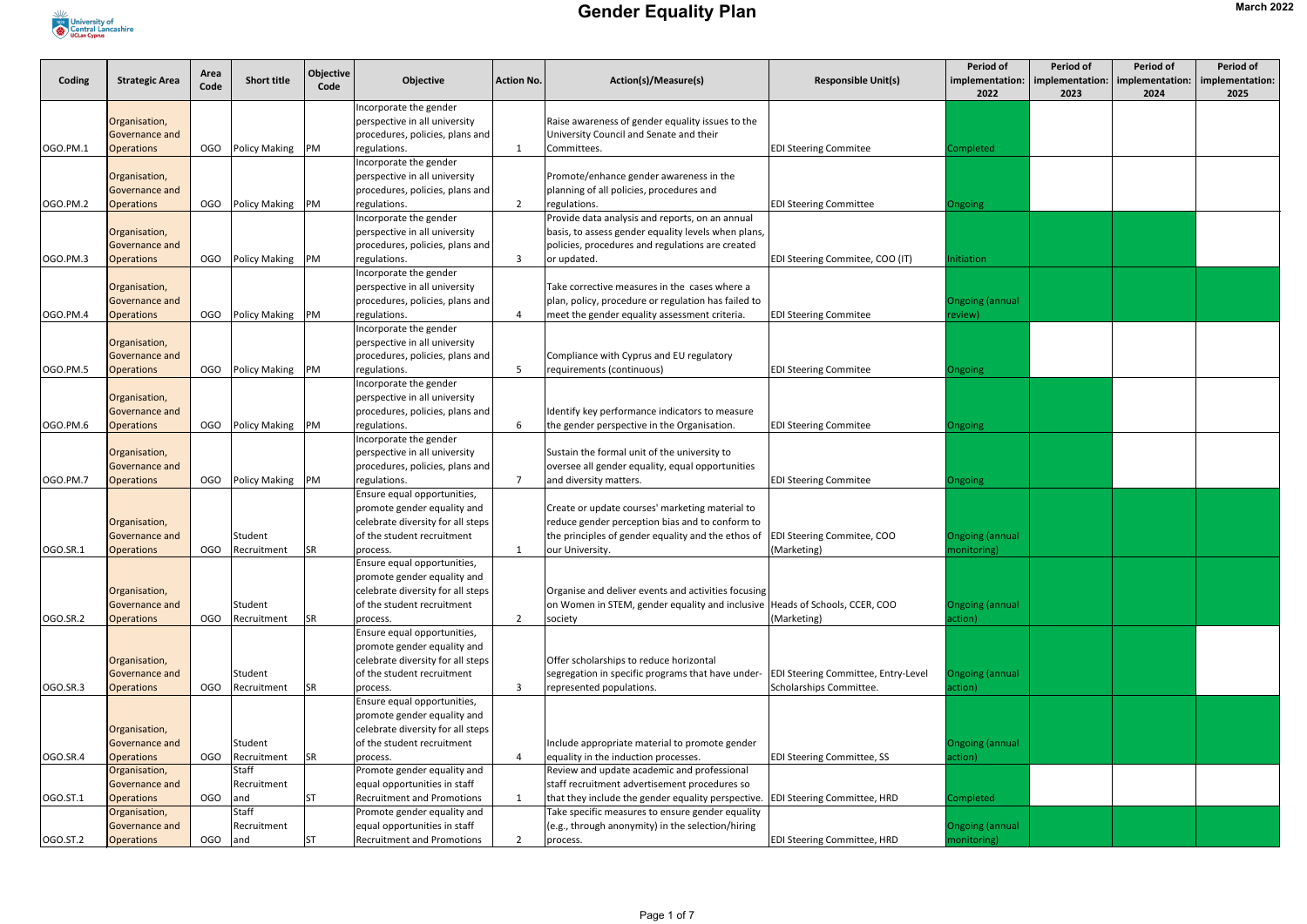

| Coding   | <b>Strategic Area</b>               | Area<br>Code | <b>Short title</b>              | Objective<br>Code | Objective                                                         | <b>Action No.</b> | Action(s)/Measure(s)                                                                              | <b>Responsible Unit(s)</b>              | <b>Period of</b>                | <b>Period of</b> | <b>Period of</b> | <b>Period of</b><br>$implementation:   implementation:   implementation:   implementation:$ |
|----------|-------------------------------------|--------------|---------------------------------|-------------------|-------------------------------------------------------------------|-------------------|---------------------------------------------------------------------------------------------------|-----------------------------------------|---------------------------------|------------------|------------------|---------------------------------------------------------------------------------------------|
|          |                                     |              |                                 |                   |                                                                   |                   |                                                                                                   |                                         | 2022                            | 2023             | 2024             | 2025                                                                                        |
|          | Organisation,                       |              | <b>Staff</b><br>Recruitment     |                   | Promote gender equality and                                       |                   | Ensure the implementation of the gender equality                                                  |                                         |                                 |                  |                  |                                                                                             |
| OGO.ST.3 | Governance and<br><b>Operations</b> | OGO          | and                             | <b>ST</b>         | equal opportunities in staff<br><b>Recruitment and Promotions</b> |                   | plan to reduce horizontal segregation among<br>academic and professional staff.                   | <b>EDI Steering Committee, HRD</b>      |                                 |                  |                  |                                                                                             |
|          | Organisation,                       |              | <b>Staff</b>                    |                   | Promote gender equality and                                       |                   | Take specific measures to ensure that all                                                         |                                         | Ongoing                         |                  |                  |                                                                                             |
|          | Governance and                      |              | Recruitment                     |                   | equal opportunities in staff                                      |                   | candidates for any position have equal                                                            |                                         |                                 |                  |                  |                                                                                             |
| OGO.ST.4 | <b>Operations</b>                   | OGO          | and                             | <b>ST</b>         | <b>Recruitment and Promotions</b>                                 |                   | opportunities to advance within the university.                                                   | <b>EDI Steering Commitee, HRD</b>       | Completed                       |                  |                  |                                                                                             |
|          |                                     |              |                                 |                   | Take specific measures so that                                    |                   |                                                                                                   |                                         |                                 |                  |                  |                                                                                             |
|          |                                     |              |                                 |                   | gender is represented                                             |                   |                                                                                                   |                                         |                                 |                  |                  |                                                                                             |
|          |                                     |              |                                 |                   | vertically in membership and                                      |                   |                                                                                                   |                                         |                                 |                  |                  |                                                                                             |
|          |                                     |              |                                 |                   | decision-making in the                                            |                   |                                                                                                   |                                         |                                 |                  |                  |                                                                                             |
|          | Organisation,                       |              |                                 |                   | university and across                                             |                   | Providing gender equality, equal opportunities                                                    |                                         |                                 |                  |                  |                                                                                             |
|          | Governance and                      |              | Membership                      |                   | academic schools and                                              |                   | and diversity training to all committee members,                                                  |                                         | <b>Ongoing (annual</b>          |                  |                  |                                                                                             |
| OGO.ML.1 | <b>Operations</b>                   | OGO          | and Leadership ML               |                   | administrative functions.                                         |                   | decision-makers and leaders.                                                                      | <b>EDI Steering Commitee, Trainers</b>  | action)                         |                  |                  |                                                                                             |
|          |                                     |              |                                 |                   | Take specific measures so that                                    |                   |                                                                                                   |                                         |                                 |                  |                  |                                                                                             |
|          |                                     |              |                                 |                   | gender is represented                                             |                   |                                                                                                   |                                         |                                 |                  |                  |                                                                                             |
|          |                                     |              |                                 |                   | vertically in membership and                                      |                   |                                                                                                   |                                         |                                 |                  |                  |                                                                                             |
|          |                                     |              |                                 |                   | decision-making in the                                            |                   |                                                                                                   |                                         |                                 |                  |                  |                                                                                             |
|          | Organisation,                       |              |                                 |                   | university and across                                             |                   | Deploy policies that promote balanced gender                                                      |                                         |                                 |                  |                  |                                                                                             |
|          | Governance and                      |              | Membership                      |                   | academic schools and                                              |                   | presence in committees, bodies and leadership                                                     |                                         |                                 |                  |                  |                                                                                             |
| OGO.ML.2 | <b>Operations</b>                   | <b>OGO</b>   | and Leadership ML               |                   | administrative functions.                                         | 2                 | positions.                                                                                        | <b>EDI Steering Committee</b>           | Ongoing                         |                  |                  |                                                                                             |
|          |                                     |              |                                 |                   | Take specific measures so that                                    |                   |                                                                                                   |                                         |                                 |                  |                  |                                                                                             |
|          |                                     |              |                                 |                   | gender is represented                                             |                   |                                                                                                   |                                         |                                 |                  |                  |                                                                                             |
|          |                                     |              |                                 |                   | vertically in membership and                                      |                   |                                                                                                   |                                         |                                 |                  |                  |                                                                                             |
|          |                                     |              |                                 |                   | decision-making in the                                            |                   |                                                                                                   |                                         |                                 |                  |                  |                                                                                             |
|          | Organisation,                       |              |                                 |                   | university and across                                             |                   |                                                                                                   |                                         |                                 |                  |                  |                                                                                             |
|          | Governance and                      |              | Membership<br>and Leadership ML |                   | academic schools and                                              |                   | Monitor and assess gender representation in                                                       |                                         | Ongoing (annual                 |                  |                  |                                                                                             |
| OGO.ML.3 | <b>Operations</b>                   | OGO          |                                 |                   | administrative functions.<br>Take specific measures so that       |                   | committees, bodies and leadership positions.                                                      | <b>EDI Steering Commitee</b>            | monitoring)                     |                  |                  |                                                                                             |
|          |                                     |              |                                 |                   | gender is represented                                             |                   |                                                                                                   |                                         |                                 |                  |                  |                                                                                             |
|          |                                     |              |                                 |                   | vertically in membership and                                      |                   |                                                                                                   |                                         |                                 |                  |                  |                                                                                             |
|          |                                     |              |                                 |                   | decision-making in the                                            |                   |                                                                                                   |                                         |                                 |                  |                  |                                                                                             |
|          | Organisation,                       |              |                                 |                   | university and across                                             |                   | Take corrective measures to reduce unbalanced                                                     |                                         |                                 |                  |                  |                                                                                             |
|          | Governance and                      |              | Membership                      |                   | academic schools and                                              |                   | gender representation in committees, bodies and                                                   |                                         | Pending (if and                 |                  |                  |                                                                                             |
| OGO.ML.4 | <b>Operations</b>                   | OGO          | and Leadership ML               |                   | administrative functions.                                         |                   | leadership positions.                                                                             | <b>EDI Steering Commitee, HRD, DAQC</b> | when needed)                    |                  |                  |                                                                                             |
|          |                                     |              |                                 |                   | Organise and conduct trainings                                    |                   |                                                                                                   |                                         |                                 |                  |                  |                                                                                             |
|          |                                     |              |                                 |                   | to raise awareness on gender                                      |                   | Draft and deploy an awareness-raising strategy                                                    |                                         |                                 |                  |                  |                                                                                             |
|          |                                     |              |                                 |                   | equality, equal opportunities                                     |                   | with targeted actions that will enhance the                                                       |                                         |                                 |                  |                  |                                                                                             |
|          | Organisation,                       |              |                                 |                   | and diversity issues both                                         |                   | academic and professional staff awareness on key                                                  |                                         |                                 |                  |                  |                                                                                             |
|          | Governance and                      |              |                                 |                   | internally and within the wider                                   |                   | issues on gender equality, equal opportunities and                                                |                                         |                                 |                  |                  |                                                                                             |
| OGO.AW.1 | <b>Operations</b>                   | OGO          | Awareness                       | AW                | community.                                                        |                   | diversity.                                                                                        | <b>EDI Steering Commitee</b>            | Ongoing                         |                  |                  |                                                                                             |
|          |                                     |              |                                 |                   | Organise and conduct trainings                                    |                   |                                                                                                   |                                         |                                 |                  |                  |                                                                                             |
|          |                                     |              |                                 |                   | to raise awareness on gender                                      |                   |                                                                                                   |                                         |                                 |                  |                  |                                                                                             |
|          |                                     |              |                                 |                   | equality, equal opportunities                                     |                   |                                                                                                   |                                         |                                 |                  |                  |                                                                                             |
|          | Organisation,                       |              |                                 |                   | and diversity issues both                                         |                   | Organise targeted trainings and seminars for all                                                  |                                         |                                 |                  |                  |                                                                                             |
|          | Governance and                      |              |                                 |                   | internally and within the wider                                   |                   | staff that describe the impact of gender equality                                                 |                                         | <b>Ongoing (annual</b>          |                  |                  |                                                                                             |
| OGO.AW.2 | <b>Operations</b>                   | OGO          | Awareness                       | AW                | community.                                                        |                   | perspective in the Organisational environment.                                                    | <b>EDI Steering Commitee</b>            | action)                         |                  |                  |                                                                                             |
|          |                                     |              |                                 |                   | Organise and conduct trainings                                    |                   |                                                                                                   |                                         |                                 |                  |                  |                                                                                             |
|          |                                     |              |                                 |                   | to raise awareness on gender                                      |                   |                                                                                                   |                                         |                                 |                  |                  |                                                                                             |
|          |                                     |              |                                 |                   | equality, equal opportunities                                     |                   |                                                                                                   |                                         |                                 |                  |                  |                                                                                             |
|          | Organisation,<br>Governance and     |              |                                 |                   | and diversity issues both<br>internally and within the wider      |                   | Acknowledge participation of staff in trainings and<br>seminars related to gender equality, equal |                                         | Pending (if and<br>when needed) |                  |                  |                                                                                             |
| OGO.AW.3 | <b>Operations</b>                   | OGO          | Awareness                       | AW                | community.                                                        |                   | opportunities and diversity.                                                                      | <b>HRD</b>                              | (annual action)                 |                  |                  |                                                                                             |
|          |                                     |              |                                 |                   |                                                                   |                   |                                                                                                   |                                         |                                 |                  |                  |                                                                                             |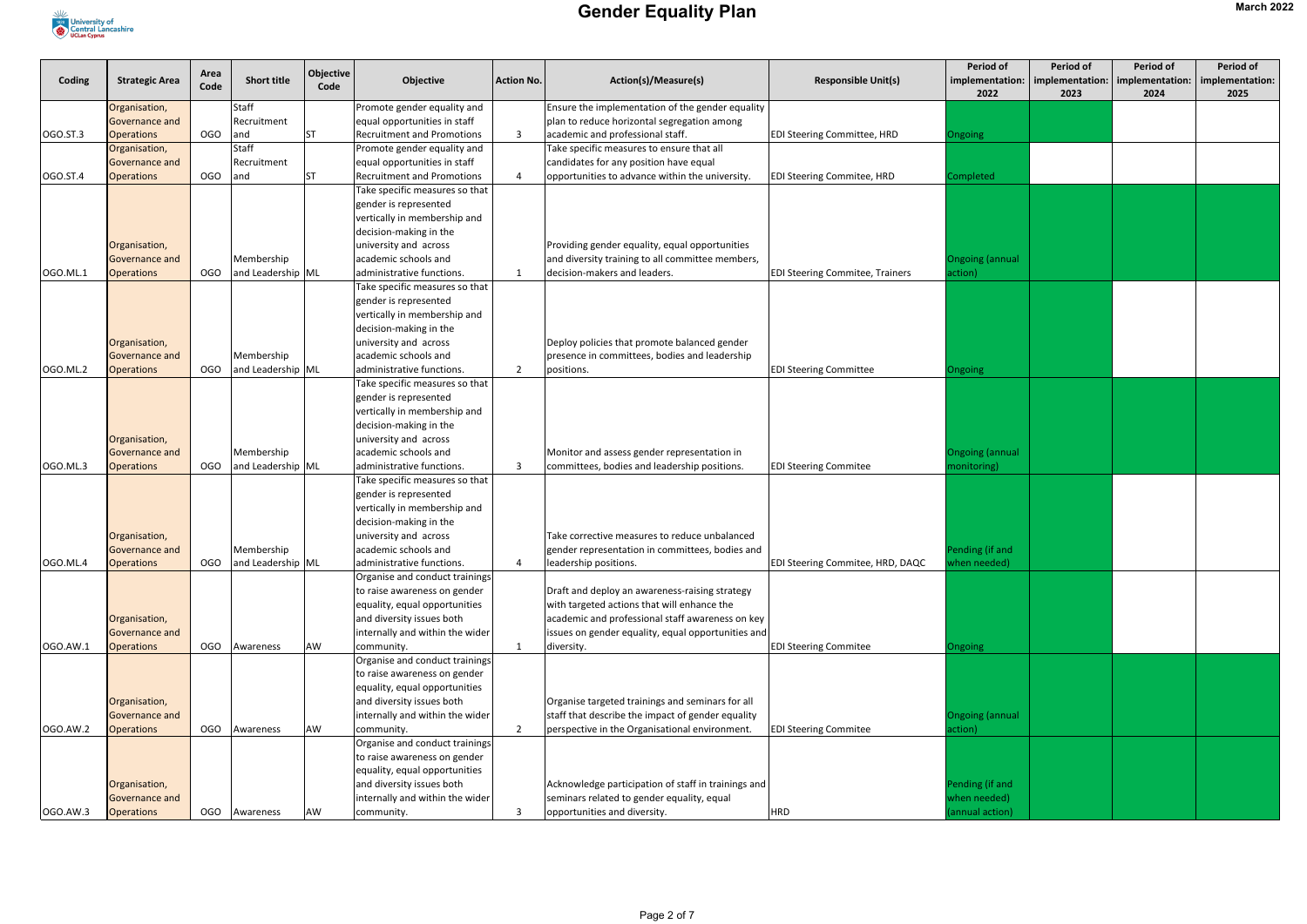

| Coding   | <b>Strategic Area</b>           | Area<br>Code | <b>Short title</b> | <b>Objective</b><br>Code | Objective                                                       | <b>Action No.</b> | Action(s)/Measure(s)                                                                                | <b>Responsible Unit(s)</b>                                 | <b>Period of</b><br>implementation:   implementation:<br>2022 | <b>Period of</b><br>2023 | <b>Period of</b><br>implementation:<br>2024 | <b>Period of</b><br>implementation:<br>2025 |
|----------|---------------------------------|--------------|--------------------|--------------------------|-----------------------------------------------------------------|-------------------|-----------------------------------------------------------------------------------------------------|------------------------------------------------------------|---------------------------------------------------------------|--------------------------|---------------------------------------------|---------------------------------------------|
|          |                                 |              |                    |                          | Organise and conduct trainings                                  |                   |                                                                                                     |                                                            |                                                               |                          |                                             |                                             |
|          |                                 |              |                    |                          | to raise awareness on gender                                    |                   | Organise trainings (workshops or seminars) on                                                       |                                                            |                                                               |                          |                                             |                                             |
|          |                                 |              |                    |                          | equality, equal opportunities                                   |                   | gender equality and practices and procedures on                                                     |                                                            |                                                               |                          |                                             |                                             |
|          | Organisation,                   |              |                    |                          | and diversity issues both                                       |                   | how to reduce gender bias to nearby                                                                 |                                                            |                                                               |                          |                                             |                                             |
|          | Governance and                  |              |                    |                          | internally and within the wider                                 |                   | communities, interested companies and                                                               |                                                            |                                                               |                          |                                             |                                             |
| OGO.AW.4 | <b>Operations</b>               | OGO          | Awareness          | AW                       | community.                                                      |                   | organisations                                                                                       | <b>EDI Steering Committee, CCER</b>                        | Ongoing                                                       |                          |                                             |                                             |
|          |                                 |              |                    |                          | Organise and conduct trainings<br>to raise awareness on gender  |                   |                                                                                                     |                                                            |                                                               |                          |                                             |                                             |
|          |                                 |              |                    |                          | equality, equal opportunities                                   |                   |                                                                                                     |                                                            |                                                               |                          |                                             |                                             |
|          | Organisation,                   |              |                    |                          | and diversity issues both                                       |                   |                                                                                                     |                                                            |                                                               |                          |                                             |                                             |
|          | Governance and                  |              |                    |                          | internally and within the wider                                 |                   | Disseminate the knowledge, including procedures                                                     |                                                            |                                                               |                          |                                             |                                             |
| OGO.AW.5 | <b>Operations</b>               | OGO          | Awareness          | AW                       | community.                                                      |                   | and protocols to the entire community.                                                              | <b>EDI Steering Commitee</b>                               | Ongoing                                                       |                          |                                             |                                             |
|          |                                 |              |                    |                          | Cultivate a gender equality,                                    |                   |                                                                                                     |                                                            |                                                               |                          |                                             |                                             |
|          | Organisation,                   |              |                    |                          | equal opportunities and                                         |                   | Provide data analysis and report, through                                                           |                                                            |                                                               |                          |                                             |                                             |
|          | Governance and                  |              |                    |                          | diversity culture across the                                    |                   | questionnaires, to measure work life balance and                                                    |                                                            | <b>Ongoing (annual</b>                                        |                          |                                             |                                             |
| 0GO.CU.1 | <b>Operations</b>               | OGO          | Culture            | <b>CU</b>                | university.                                                     |                   | other labour conditions among staff members.                                                        | <b>EDI Steering Committee, HRD, COO (IT)   monitoring)</b> |                                                               |                          |                                             |                                             |
|          |                                 |              |                    |                          | Cultivate a gender equality,                                    |                   | Assess work-life balance, incorporating the gender                                                  |                                                            |                                                               |                          |                                             |                                             |
|          | Organisation,                   |              |                    |                          | equal opportunities and                                         |                   | perspective and take specific corrective measures                                                   |                                                            |                                                               |                          |                                             |                                             |
|          | Governance and                  |              |                    |                          | diversity culture across the                                    |                   | to address problems discovered in the working                                                       |                                                            | <b>Ongoing (annual</b>                                        |                          |                                             |                                             |
| OGO.CU.2 | <b>Operations</b>               | OGO          | Culture            | <b>CU</b>                | university.                                                     |                   | environment.                                                                                        | <b>EDI Steering Commitee, HRD</b>                          | monitoring)                                                   |                          |                                             |                                             |
|          |                                 |              |                    |                          |                                                                 |                   | Organise and conduct inclusive events and                                                           |                                                            |                                                               |                          |                                             |                                             |
|          |                                 |              |                    |                          | Cultivate a gender equality,                                    |                   | activities, engaging the industry, society and                                                      |                                                            |                                                               |                          |                                             |                                             |
|          | Organisation,                   |              |                    |                          | equal opportunities and                                         |                   | public authorities, promoting the university's                                                      |                                                            |                                                               |                          |                                             |                                             |
|          | Governance and                  |              |                    |                          | diversity culture across the                                    |                   | gender equality, equal opportunities and diversity                                                  |                                                            | <b>Ongoing (annual</b>                                        |                          |                                             |                                             |
| OGO.CU.3 | <b>Operations</b>               | OGO          | Culture            | <b>CU</b>                | university.                                                     |                   | practices and strengthening social relationships.                                                   | <b>EDI Steering Commitee, Trainers, CCER</b>               | action)                                                       |                          |                                             |                                             |
|          |                                 |              |                    |                          | Cultivate a gender equality,                                    |                   |                                                                                                     |                                                            |                                                               |                          |                                             |                                             |
|          | Organisation,                   |              |                    |                          | equal opportunities and                                         |                   | Deploy a period assessment to diagnose the level                                                    |                                                            |                                                               |                          |                                             |                                             |
|          | Governance and                  |              |                    |                          | diversity culture across the                                    |                   | of gender equality, equal opportunities and                                                         |                                                            | <b>Ongoing (annual</b>                                        |                          |                                             |                                             |
| OGO.CU.4 | <b>Operations</b>               | OGO          | Culture            | <b>CU</b>                | university.                                                     |                   | diversity in the university.                                                                        | <b>EDI Steering Committee</b>                              | monitoring)                                                   |                          |                                             |                                             |
|          |                                 |              |                    |                          | Incorporate the gender                                          |                   |                                                                                                     |                                                            |                                                               |                          |                                             |                                             |
|          | Organisation,                   |              |                    |                          | perspective on the design and                                   |                   | Take appropriate measures to ensure the                                                             |                                                            | <b>Completed</b>                                              |                          |                                             |                                             |
|          | Governance and                  |              | Security           |                          | implementation of all security                                  |                   | continuous support for women during labour and                                                      |                                                            | (suibject to                                                  |                          |                                             |                                             |
| OGO.SP.1 | <b>Operations</b>               | OGO          | Policies           | <b>SP</b>                | policies.                                                       |                   | after childbirth.                                                                                   | <b>HRD</b>                                                 | regular review)                                               |                          |                                             |                                             |
|          |                                 |              |                    |                          | Incorporate the gender                                          |                   |                                                                                                     |                                                            |                                                               |                          |                                             |                                             |
|          | Organisation,<br>Governance and |              | Security           |                          | perspective on the design and<br>implementation of all security |                   | Draft and deploy appropriate security policies to<br>prevent or handle situations of harassment and |                                                            | Completed<br>(subject to regular                              |                          |                                             |                                             |
| OGO.SP.2 | <b>Operations</b>               | OGO          | Policies           | <b>SP</b>                | policies.                                                       | $\overline{2}$    | violence.                                                                                           | <b>HRD</b>                                                 | review)                                                       |                          |                                             |                                             |
|          |                                 |              |                    |                          |                                                                 |                   | Organise seminars and workshops to raise                                                            |                                                            |                                                               |                          |                                             |                                             |
|          |                                 |              |                    |                          | Incorporate the gender                                          |                   | awareness on how to identify, prevent and report                                                    |                                                            |                                                               |                          |                                             |                                             |
|          | Organisation,                   |              |                    |                          | perspective on the design and                                   |                   | situations of gender violence, sexual harassment                                                    |                                                            |                                                               |                          |                                             |                                             |
|          | Governance and                  |              | Security           |                          | implementation of all security                                  |                   | and harassment based on gender or sexual                                                            | <b>EDI Steering Commitee, HRD, COO</b>                     |                                                               |                          |                                             |                                             |
| OGO.SP.3 | <b>Operations</b>               | OGO          | Policies           | <b>SP</b>                | policies.                                                       |                   | identity.                                                                                           | (HSES & WCO)                                               | Ongoing                                                       |                          |                                             |                                             |
|          |                                 |              |                    |                          | Incorporate the gender                                          |                   | Offer counselling and psychological support                                                         |                                                            |                                                               |                          |                                             |                                             |
|          | Organisation,                   |              |                    |                          | perspective on the design and                                   |                   | services for the prevention and identification of                                                   |                                                            |                                                               |                          |                                             |                                             |
|          | Governance and                  |              | Security           |                          | implementation of all security                                  |                   | discrimination and behaviours of harassment or                                                      |                                                            | Ongoing (regular                                              |                          |                                             |                                             |
| OGO.SP.4 | <b>Operations</b>               | OGO          | Policies           | <b>SP</b>                | policies.                                                       |                   | violence based on gender.                                                                           | HRD, SSSO                                                  | updates needed)                                               |                          |                                             |                                             |
|          |                                 |              |                    |                          |                                                                 |                   |                                                                                                     |                                                            |                                                               |                          |                                             |                                             |
|          |                                 |              |                    |                          | Ensure courses are designed                                     |                   | Consider gender equality practices in the course                                                    |                                                            |                                                               |                          |                                             |                                             |
|          | Knowledge                       |              | Course             |                          | without gender or diversity                                     |                   | design and module design planning and delivery                                                      |                                                            | <b>Ongoing (annual</b>                                        |                          |                                             |                                             |
| KT.CP.1  | Transfer                        | KT           | Planning           | <b>CP</b>                | bias.                                                           |                   | process.                                                                                            | <b>EDI Steering Commitee, DAQC, TLEC</b>                   | monitoring)                                                   |                          |                                             |                                             |
|          |                                 |              |                    |                          |                                                                 |                   | Incorporate gender equality information in course                                                   |                                                            |                                                               |                          |                                             |                                             |
|          |                                 |              |                    |                          |                                                                 |                   | review activities, such as enhancing the course                                                     |                                                            |                                                               |                          |                                             |                                             |
|          |                                 |              |                    |                          | Ensure courses are designed                                     |                   | leader report with specific questions assessing                                                     |                                                            |                                                               |                          |                                             |                                             |
|          | Knowledge                       |              | Course             |                          | without gender or diversity                                     |                   | whether the module content could improve in                                                         |                                                            | <b>Pending course</b>                                         |                          |                                             |                                             |
| KT.CP.2  | Transfer                        | KT           | Planning           |                          | bias.                                                           |                   | terms of gender balance.                                                                            | <b>EDI Steering Commitee, DAQC, TLEC</b>                   | review activities                                             |                          |                                             |                                             |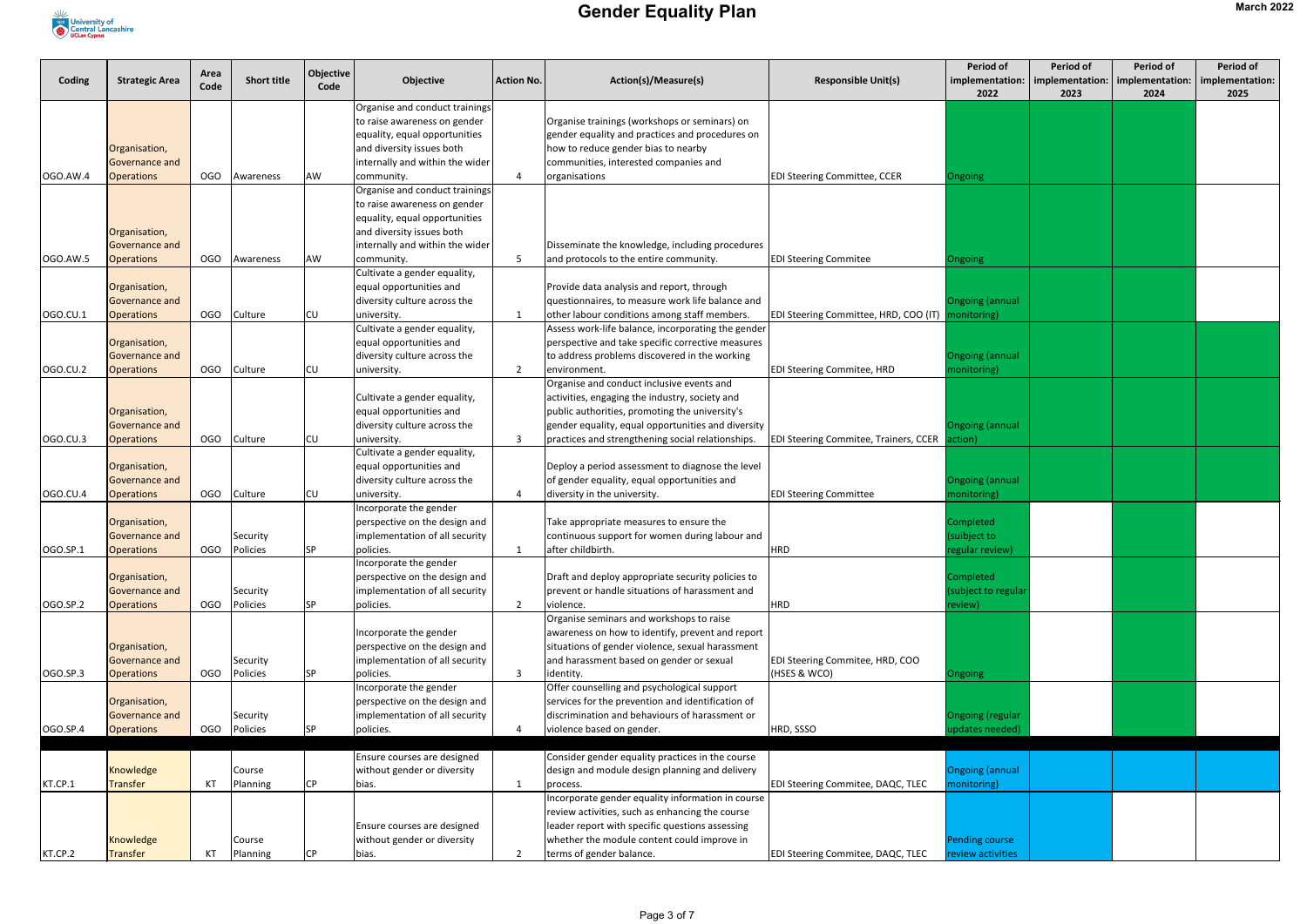

| Coding  | <b>Strategic Area</b> | Area<br>Code | <b>Short title</b>                 | <b>Objective</b><br>Code | Objective                                                    | <b>Action No.</b> | Action(s)/Measure(s)                                                                         | <b>Responsible Unit(s)</b>                           | <b>Period of</b><br>2022 | <b>Period of</b><br>implementation:   implementation:<br>2023 | <b>Period of</b><br>implementation:<br>2024 | <b>Period of</b><br>implementation:<br>2025 |
|---------|-----------------------|--------------|------------------------------------|--------------------------|--------------------------------------------------------------|-------------------|----------------------------------------------------------------------------------------------|------------------------------------------------------|--------------------------|---------------------------------------------------------------|---------------------------------------------|---------------------------------------------|
|         |                       |              |                                    |                          | Ensure courses are designed                                  |                   |                                                                                              |                                                      |                          |                                                               |                                             |                                             |
|         | Knowledge             |              | Course                             |                          | without gender or diversity                                  |                   | Identify indicators to measure the gender                                                    |                                                      |                          |                                                               |                                             |                                             |
| KT.CP.3 | Transfer              | KT           | Planning                           | <b>CP</b>                | bias.                                                        |                   | perspective in teaching.<br>Ensure or update the Student Handbook to                         | <b>EDI Steering Commitee, SEEC, TLEC</b>             | Ongoing                  |                                                               |                                             |                                             |
|         |                       |              |                                    |                          |                                                              |                   | include clauses and activities for achieving gender                                          |                                                      |                          |                                                               |                                             |                                             |
|         |                       |              |                                    |                          | Ensure courses are designed                                  |                   | inclusiveness amongst student community,                                                     |                                                      |                          |                                                               |                                             |                                             |
|         | Knowledge             |              | Course                             |                          | without gender or diversity                                  |                   | through student activities, regulations and                                                  |                                                      |                          |                                                               |                                             |                                             |
| KT.CP.4 | Transfer              | KT           | Planning                           | CP                       | bias.                                                        |                   | student operations.                                                                          | <b>EDI Steering Commitee, SS</b>                     | <b>Ongoing</b>           |                                                               |                                             |                                             |
|         |                       |              |                                    |                          | Ensure courses are designed                                  |                   | Organise and deliver a workshop for training                                                 |                                                      |                          |                                                               |                                             |                                             |
|         | Knowledge             |              | Course                             |                          | without gender or diversity                                  |                   | teaching staff, permanent or affiliated, in gender                                           |                                                      | <b>Ongoing (annual</b>   |                                                               |                                             |                                             |
| KT.CP.5 | Transfer              | KT           | Planning                           | <b>CP</b>                | bias.                                                        |                   | equality, equal opportunities and diversity issues. TLEC                                     |                                                      | action)                  |                                                               |                                             |                                             |
|         |                       |              |                                    |                          | Ensure courses are designed                                  |                   | Identify courses which can offer topics with a                                               |                                                      |                          |                                                               |                                             |                                             |
|         | Knowledge             |              | Course                             |                          | without gender or diversity                                  |                   | gender perspective for students' final projects and                                          |                                                      | Ongoing (if and          |                                                               |                                             |                                             |
| KT.CP.6 | Transfer              | KT           | Planning                           | CP                       | bias.<br>Promote and cultivate a                             |                   | promote them during student induction.                                                       | Heads of Schools (Course Leaders)                    | when needed)             |                                                               |                                             |                                             |
|         |                       |              |                                    |                          | teaching culture that actively                               |                   |                                                                                              |                                                      |                          |                                                               |                                             |                                             |
|         |                       |              |                                    |                          | promotes the understanding                                   |                   | Identify existing modules that consider the gender                                           |                                                      |                          |                                                               |                                             |                                             |
|         | Knowledge             |              | <b>Teaching</b>                    |                          | of gender equality, diversion                                |                   | perspective and compile a list of best practices                                             | <b>EDI Steering Committee, Heads of</b>              |                          |                                                               |                                             |                                             |
| KT.TP.1 | Transfer              | KT           | Planning                           | <b>TP</b>                | and social equality.                                         |                   | and recommendations.                                                                         | Schools (Course Leaders)                             | Ongoing                  |                                                               |                                             |                                             |
|         |                       |              |                                    |                          | Promote and cultivate a                                      |                   |                                                                                              |                                                      |                          |                                                               |                                             |                                             |
|         |                       |              |                                    |                          | teaching culture that actively                               |                   | Provide guidelines and principles for incorporating                                          |                                                      |                          |                                                               |                                             |                                             |
|         |                       |              |                                    |                          | promotes the understanding                                   |                   | the gender perspective in teaching, including                                                |                                                      |                          |                                                               |                                             |                                             |
|         | Knowledge             |              | <b>Teaching</b>                    |                          | of gender equality, diversion                                |                   | gender-inclusive language, gender-balanced                                                   |                                                      | <b>Ongoing (annual</b>   |                                                               |                                             |                                             |
| KT.TP.2 | Transfer              | KT           | Planning                           | TP                       | and social equality.                                         |                   | examples.                                                                                    | <b>EDI Steering Commitee, SEEC, TLEC</b>             | monitoring)              |                                                               |                                             |                                             |
|         |                       |              |                                    |                          | Promote and cultivate a                                      |                   |                                                                                              |                                                      |                          |                                                               |                                             |                                             |
|         |                       |              |                                    |                          | teaching culture that actively<br>promotes the understanding |                   |                                                                                              |                                                      |                          |                                                               |                                             |                                             |
|         | Knowledge             |              | Teaching                           |                          | of gender equality, diversion                                |                   | Ensure gender equality practices are adopted in                                              |                                                      |                          |                                                               |                                             |                                             |
| KT.TP.3 | Transfer              | KT           | Planning                           | <b>TP</b>                | and social equality.                                         |                   | the module design planning and delivery process. EDI Steering Commitee, SEEC, TLEC           |                                                      | <b>Ongoing</b>           |                                                               |                                             |                                             |
|         |                       |              |                                    |                          | Promote and cultivate a                                      |                   |                                                                                              |                                                      |                          |                                                               |                                             |                                             |
|         |                       |              |                                    |                          | teaching culture that actively                               |                   |                                                                                              |                                                      |                          |                                                               |                                             |                                             |
|         |                       |              |                                    |                          | promotes the understanding                                   |                   | Organise training sessions for all teaching staff                                            |                                                      |                          |                                                               |                                             |                                             |
|         | Knowledge             |              | Teaching                           |                          | of gender equality, diversion                                |                   | focussing on gender equality in education through                                            |                                                      |                          |                                                               |                                             |                                             |
| KT.TP.4 | Transfer              | KT           | Planning                           | TP                       | and social equality.                                         |                   | attitudes and instructional practices.                                                       | <b>EDI Steering Commitee, Trainers</b>               |                          |                                                               |                                             |                                             |
|         |                       |              |                                    |                          |                                                              |                   | Design and circulate a dedicated checklist among                                             |                                                      |                          |                                                               |                                             |                                             |
|         | Knowledge             |              | <b>Teaching</b>                    |                          | Leverage teaching as a tool to                               |                   | the teaching staff to ensure implementation of                                               |                                                      |                          |                                                               |                                             |                                             |
| KT.TD.1 | Transfer              | KT           | <b>Delivery</b>                    | <b>TD</b>                | achieve gender equality.                                     |                   | gender equality practices.                                                                   | <b>EDI Steering Commitee, SEEC, TLEC</b>             | <b>Ongoing</b>           |                                                               |                                             |                                             |
| KT.TD.2 | Knowledge<br>Transfer | KT           | <b>Teaching</b><br><b>Delivery</b> | TD                       | Leverage teaching as a tool to<br>achieve gender equality.   |                   | Ensure educational material are free from gender<br>stereotypes.                             | Heads of School (Course Leaders &<br>Module Leaders) |                          |                                                               |                                             |                                             |
|         |                       |              |                                    |                          |                                                              |                   | Add the gender equality, equal opportunities and                                             |                                                      | <b>Ongoing</b>           |                                                               |                                             |                                             |
|         | Knowledge             |              | Teaching                           |                          | Leverage teaching as a tool to                               |                   | diversity statement and ambition of the University                                           |                                                      |                          |                                                               |                                             |                                             |
| KT.TD.3 | Transfer              | KT           | Delivery                           | TD                       | achieve gender equality.                                     |                   | during student induction.                                                                    | <b>EDI Steering Commitee, SS</b>                     | Initiation               |                                                               |                                             |                                             |
|         |                       |              |                                    |                          |                                                              |                   | Enhance students activities with events and                                                  |                                                      |                          |                                                               |                                             |                                             |
|         |                       |              |                                    |                          |                                                              |                   | workshops and seminars related to and enhancing                                              |                                                      |                          |                                                               |                                             |                                             |
|         | Knowledge             |              | <b>Teaching</b>                    |                          | Leverage teaching as a tool to                               |                   | awareness for gender equality, equal                                                         |                                                      |                          |                                                               |                                             |                                             |
| KT.TD.4 | Transfer              | KT           | <b>Delivery</b>                    | TD                       | achieve gender equality.                                     |                   | opportunities and diversity.                                                                 | <b>EDI Steering Commitee, SS</b>                     |                          |                                                               |                                             |                                             |
|         |                       |              |                                    |                          |                                                              |                   | Draft and deploy a protocol to train teaching staff                                          |                                                      |                          |                                                               |                                             |                                             |
|         | Knowledge             |              | <b>Teaching</b>                    |                          | Leverage teaching as a tool to                               |                   | on how to handle conflict related to gender and                                              |                                                      |                          |                                                               |                                             |                                             |
| KT.TD.5 | Transfer              | KT           | <b>Delivery</b>                    | TD                       | achieve gender equality.                                     |                   | other equality related issues.                                                               | <b>EDI Steering Commitee, Trainers</b>               |                          |                                                               |                                             |                                             |
|         | Knowledge             |              | Teaching                           |                          | Leverage teaching as a tool to                               |                   | Identify female pioneers and provide examples<br>relevant to the module or programme context |                                                      |                          |                                                               |                                             |                                             |
| KT.TD.6 | Transfer              | KT           | Delivery                           | <b>TD</b>                | achieve gender equality.                                     |                   | maintaining gender balance.                                                                  | Heads of Schools (Module Leaders)                    |                          |                                                               |                                             |                                             |
|         |                       |              |                                    |                          |                                                              |                   |                                                                                              |                                                      |                          |                                                               |                                             |                                             |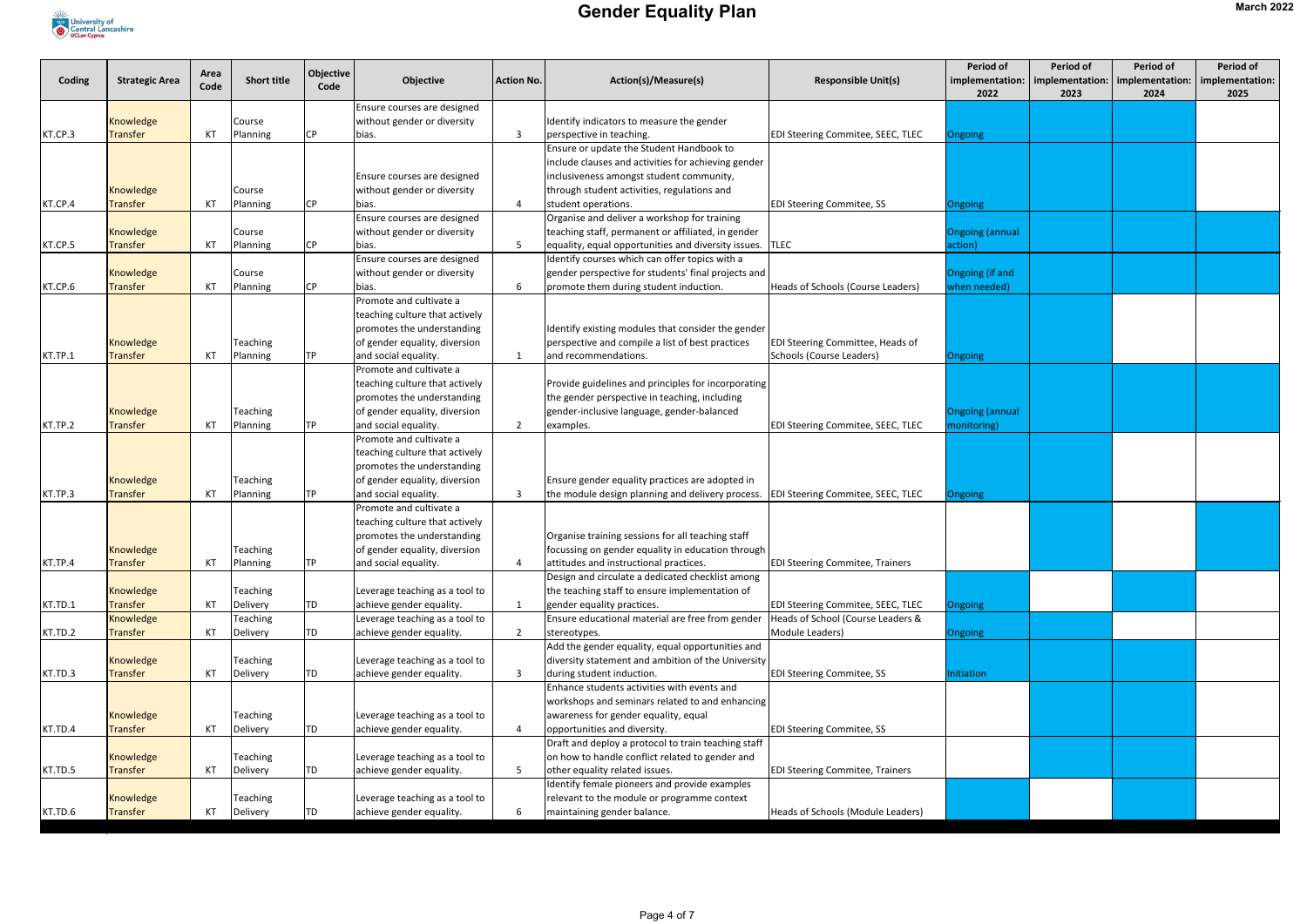

| Coding         | <b>Strategic Area</b>              | Area<br>Code | <b>Short title</b>                               | <b>Objective</b><br>Code | Objective                                                                                                                                                                       | <b>Action No.</b> | Action(s)/Measure(s)                                                                                                                                                                                                                                                                             | <b>Responsible Unit(s)</b>                           | <b>Period of</b><br>2022              | <b>Period of</b><br>implementation:   implementation:<br>2023 | <b>Period of</b><br>implementation:<br>2024 | <b>Period of</b><br>implementation:<br>2025 |
|----------------|------------------------------------|--------------|--------------------------------------------------|--------------------------|---------------------------------------------------------------------------------------------------------------------------------------------------------------------------------|-------------------|--------------------------------------------------------------------------------------------------------------------------------------------------------------------------------------------------------------------------------------------------------------------------------------------------|------------------------------------------------------|---------------------------------------|---------------------------------------------------------------|---------------------------------------------|---------------------------------------------|
|                | Transparency and                   |              |                                                  |                          | Promote the university as one<br>with the gender equality,<br>equal opportunities and<br>diversity incorporated in its                                                          |                   | Establish a position statement and related<br>objectives demonstrating the university's<br>commitment in gender equality, equal                                                                                                                                                                  |                                                      |                                       |                                                               |                                             |                                             |
| TA.CV.1        | Accountability                     | TA           | Core Values                                      | <b>CV</b>                | core.                                                                                                                                                                           |                   | opportunities and diversity.                                                                                                                                                                                                                                                                     | <b>EDI Steering Commitee, CEO</b>                    | Completed                             |                                                               |                                             |                                             |
|                | Transparency and                   |              |                                                  |                          | Promote the university as one<br>with the gender equality,<br>equal opportunities and<br>diversity incorporated in its                                                          |                   | Review marketing & communication material and<br>activities to ensure incorporation of position                                                                                                                                                                                                  |                                                      |                                       |                                                               |                                             |                                             |
| TA.CV.2        | Accountability                     | <b>TA</b>    | Core Values                                      | <b>CV</b>                | core.                                                                                                                                                                           |                   | statement and objectives.                                                                                                                                                                                                                                                                        | COO (Marketing)                                      | <b>Ongoing</b>                        |                                                               |                                             |                                             |
| TA.CV.3        | Transparency and<br>Accountability | <b>TA</b>    | Core Values                                      | <b>CV</b>                | Promote the university as one<br>with the gender equality,<br>equal opportunities and<br>diversity incorporated in its<br>core.                                                 |                   | Promote the university's Core EDI Values to the<br>media and the general public.                                                                                                                                                                                                                 | EDI Steering Committee, COO<br>(Marketing), CCER     | <b>Ongoing (annual</b><br>action)     |                                                               |                                             |                                             |
| TA.CV.4        | Transparency and<br>Accountability | <b>TA</b>    | Core Values                                      | <b>CV</b>                | Promote the university as one<br>with the gender equality,<br>equal opportunities and<br>diversity incorporated in its<br>core.                                                 |                   | Organise press releases related to the university's<br>mission to promote gender equality, equal<br>opportunities and diversity.                                                                                                                                                                 | <b>EDI Steering Committee, CCER</b>                  | Ongoing                               |                                                               |                                             |                                             |
| TA.CD.1        | Transparency and<br>Accountability | TA           | Communicatio<br>n and<br>Dissemination   CD      |                          | Develop appropriate media to<br>facilitate gender-inclusive<br>communication                                                                                                    |                   | Organise and conduct workshops to train<br>marketing and communication officers how to use<br>effectively the media to ensure they eliminate<br>gender bias communication in their marketing<br>content, and how to effectively include the gender COO (Marketing), EDI Steering<br>perspective. | Committee, Media Trainers                            | Initiation                            |                                                               |                                             |                                             |
| <b>TA.SI.1</b> | Transparency and<br>Accountability | TA           | Social<br>Innovation                             |                          | Raise the outward visibility of<br>the university's gender<br>equality, equal opportunities<br>and diversity practices to<br>collaborating partners and the<br>society at large |                   | Ensure that gender equality, equal opportunities<br>and diversity is incorporated in business and social<br>development activities.                                                                                                                                                              | <b>EDI Steering Committee, CCER</b>                  | <b>Ongoing (annual</b><br>action)     |                                                               |                                             |                                             |
| <b>TA.SI.2</b> | Transparency and<br>Accountability | <b>TA</b>    | Social<br>Innovation                             |                          | Raise the outward visibility of<br>the university's gender<br>equality, equal opportunities<br>and diversity practices to<br>collaborating partners and the<br>soceity at large |                   | Promote and freely offer the university's practices<br>and output for the public and communities at a<br>regional, national and international level.                                                                                                                                             | <b>EDI Steering Committee, CCER</b>                  | <b>Ongoing (annual</b><br>action)     |                                                               |                                             |                                             |
| RI.MP.1        | <b>Research and</b><br>Innovation  | <b>RI</b>    | Committee<br>Membership<br>land<br>Participation | MP                       | Ensure gender equality in<br>representation and<br>contribution in the university's<br>council, senate and research<br>and innovation teams.                                    |                   | Incorporate the gender perspective in the<br>selection criteria of committee membership and<br>participation.                                                                                                                                                                                    | <b>EDI Steering Committee, RIC</b>                   | <b>Ongoing</b>                        |                                                               |                                             |                                             |
| RI.MP.2        | <b>Research and</b><br>Innovation  | <b>RI</b>    | Committee<br>Membership<br>and<br>Participation  | MP                       | Ensure gender equality in<br>representation and<br>contribution in the university's<br>council, senate and research<br>and innovation teams.                                    |                   | Identify indicators to measure the gender<br>perspective in research and innovation.                                                                                                                                                                                                             | RIC Chair, RIC sub-Chairs (Research,<br>$ 8E\rangle$ | <b>Ongoing</b>                        |                                                               |                                             |                                             |
| RI.MP.3        | <b>Research and</b><br>Innovation  | <b>RI</b>    | Committee<br>Membership<br>and<br>Participation  | <b>MP</b>                | Ensure gender equality in<br>representation and<br>contribution in the university's<br>council, senate and research<br>and innovation teams.                                    |                   | Assess and take corrective measures to update<br>memberships in committees.                                                                                                                                                                                                                      | RIC Chair, RIC sub-Chairs (Research,<br>$ 8E\rangle$ | <b>Ongoing (annual</b><br>monitoring) |                                                               |                                             |                                             |
|                |                                    |              |                                                  |                          |                                                                                                                                                                                 |                   |                                                                                                                                                                                                                                                                                                  |                                                      |                                       |                                                               |                                             |                                             |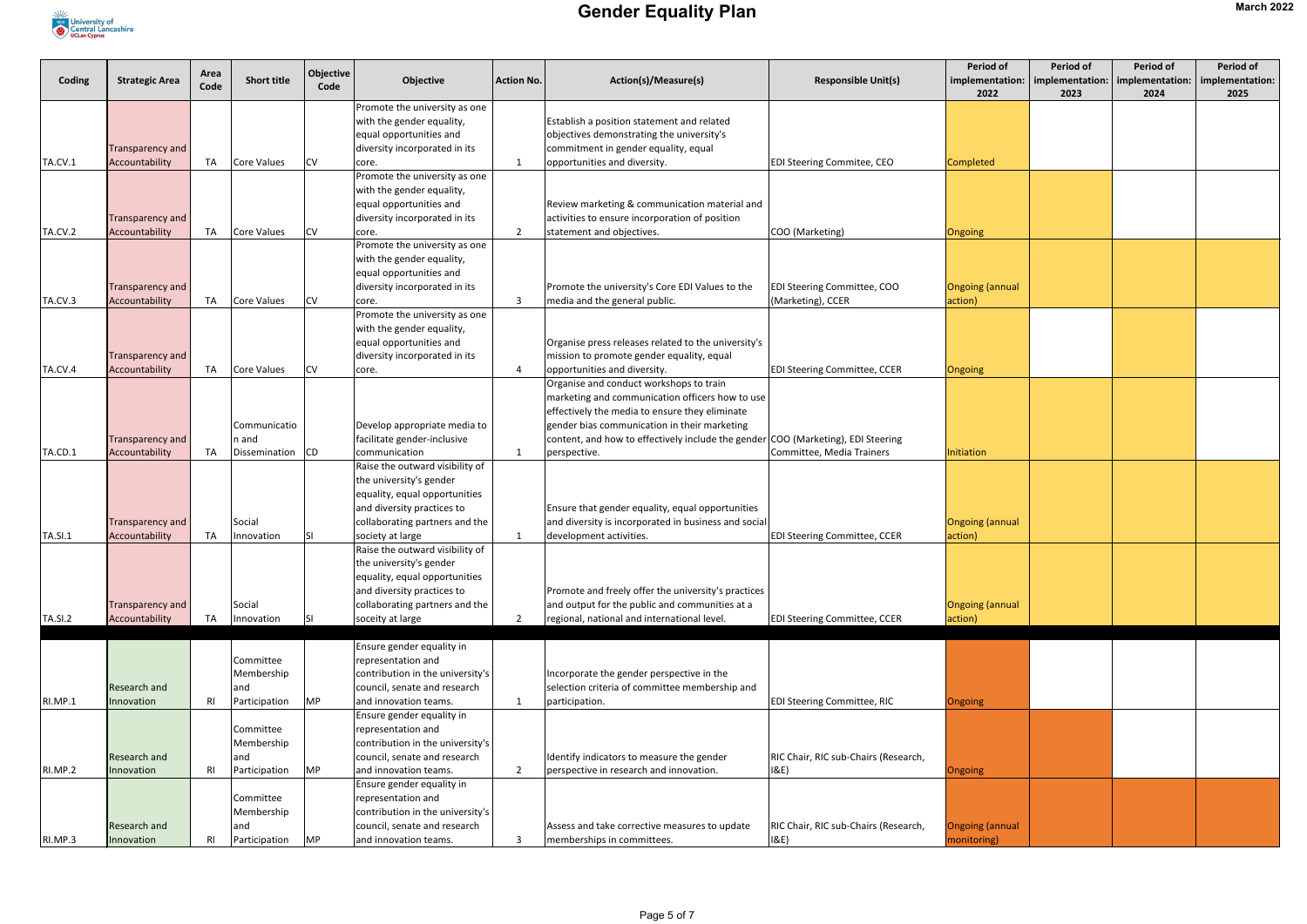

| Coding         | <b>Strategic Area</b>             | Area<br>Code   | <b>Short title</b>           | <b>Objective</b><br>Code | Objective                                                  | <b>Action No.</b> | Action(s)/Measure(s)                                                         | <b>Responsible Unit(s)</b>             | <b>Period of</b><br>implementation:<br>2022 | <b>Period of</b><br>2023 | <b>Period of</b><br>  implementation:   implementation:  <br>2024 | <b>Period of</b><br>implementation:<br>2025 |
|----------------|-----------------------------------|----------------|------------------------------|--------------------------|------------------------------------------------------------|-------------------|------------------------------------------------------------------------------|----------------------------------------|---------------------------------------------|--------------------------|-------------------------------------------------------------------|---------------------------------------------|
|                |                                   |                |                              |                          | Promote and draw attention                                 |                   |                                                                              |                                        |                                             |                          |                                                                   |                                             |
|                |                                   |                | <b>Gender</b> and            |                          | to gender equality in research                             |                   | Organise workshops to familiarize research staff                             |                                        |                                             |                          |                                                                   |                                             |
|                | <b>Research and</b>               |                | diversity                    |                          | and knowledge transfer                                     |                   | with the gender perspective in national and                                  |                                        |                                             |                          |                                                                   |                                             |
| <b>RI.IN.1</b> | Innovation                        | R <sub>l</sub> | Inclusion                    | $\overline{\mathsf{IN}}$ | output.<br>Promote and draw attention                      |                   | international competitive project calls.                                     | RIC (Chair of Research)                |                                             |                          |                                                                   |                                             |
|                |                                   |                | Gender and                   |                          | to gender equality in research                             |                   | Identify measures to evaluate the gender                                     |                                        |                                             |                          |                                                                   |                                             |
|                | <b>Research and</b>               |                | diversity                    |                          | and knowledge transfer                                     |                   | distribution in national and international                                   | RIC Chair, RIC sub-Chairs (Research,   |                                             |                          |                                                                   |                                             |
| <b>RI.IN.2</b> | Innovation                        | R <sub>l</sub> | Inclusion                    | IN.                      | output.                                                    |                   | competitive project calls.                                                   | $ 8E\rangle$                           | Ongoing                                     |                          |                                                                   |                                             |
|                |                                   |                |                              |                          | Promote and draw attention                                 |                   |                                                                              |                                        |                                             |                          |                                                                   |                                             |
|                |                                   |                | Gender and                   |                          | to gender equality in research                             |                   |                                                                              |                                        |                                             |                          |                                                                   |                                             |
|                | <b>Research and</b>               |                | diversity                    |                          | and knowledge transfer                                     |                   | Train research staff to work the gender                                      |                                        |                                             |                          |                                                                   |                                             |
| RI.IN.3        | Innovation                        | <b>RI</b>      | Inclusion                    | <b>IN</b>                | output.                                                    |                   | perspective into their research.                                             | RIC (Chair of Research)                | <b>Ongoing</b>                              |                          |                                                                   |                                             |
|                |                                   |                |                              |                          | Promote and draw attention                                 |                   | Consider dedicated strategic research and                                    |                                        |                                             |                          |                                                                   |                                             |
|                |                                   |                |                              |                          | to gender equality in research                             |                   | innovation programmes, where appropriate, with                               |                                        |                                             |                          |                                                                   |                                             |
|                | <b>Research and</b>               |                | Gender                       |                          | and knowledge transfer                                     |                   | the specific purpose of encouraging gender                                   |                                        |                                             |                          |                                                                   |                                             |
| <b>RI.IN.4</b> | Innovation                        | R <sub>l</sub> | Inclusion                    | IN                       | output.                                                    |                   | equality.                                                                    | <b>RIC (Chair of Research)</b>         | <b>Ongoing</b>                              |                          |                                                                   |                                             |
|                |                                   |                |                              |                          | Promote and draw attention                                 |                   |                                                                              |                                        |                                             |                          |                                                                   |                                             |
|                |                                   |                | <b>Gender</b> and            |                          | to gender equality in research                             |                   |                                                                              |                                        |                                             |                          |                                                                   |                                             |
|                | <b>Research and</b>               |                | diversity                    |                          | and knowledge transfer                                     |                   | Explore pathways for women to succeed in                                     | RIC Chair, RIC sub-Chairs (Research,   | <b>Ongoing (annual</b>                      |                          |                                                                   |                                             |
| <b>RI.IN.5</b> | Innovation                        | R <sub>l</sub> | Inclusion                    | <b>IN</b>                | output.                                                    | 5                 | research.                                                                    | $ 8E\rangle$                           | action)                                     |                          |                                                                   |                                             |
|                |                                   |                |                              |                          | Promote and draw attention                                 |                   |                                                                              |                                        |                                             |                          |                                                                   |                                             |
|                |                                   |                | Gender and                   |                          | to gender equality in research                             |                   | Organise targeted trainings for academic and                                 |                                        |                                             |                          |                                                                   |                                             |
|                | <b>Research and</b>               |                | diversity                    |                          | and knowledge transfer                                     |                   | research staff that describe the impact of gender                            |                                        |                                             |                          |                                                                   |                                             |
| RI.IN.6        | Innovation                        | R <sub>l</sub> | Inclusion                    | $\overline{\mathsf{IN}}$ | output.                                                    | 6                 | perspective in the research environment.                                     | <b>RIC (Chair of Research)</b>         | <b>Ongoing</b>                              |                          |                                                                   |                                             |
|                |                                   |                |                              |                          | Promote gender and equality<br>in research and innovation  |                   |                                                                              |                                        |                                             |                          |                                                                   |                                             |
| RI.IE.1        | <b>Research and</b><br>Innovation | R <sub>l</sub> | Innovation and<br>Enterprise |                          | activities.                                                |                   | Introduce the gender perspective in innovation<br>and enterprise activities. | RIC (Chair of I&E)                     |                                             |                          |                                                                   |                                             |
|                |                                   |                |                              |                          | Promote gender and equality                                |                   |                                                                              |                                        | Ongoing                                     |                          |                                                                   |                                             |
|                | Research and                      |                | Innovation and               |                          | in research and innovation                                 |                   | Train and educate entrepreneurs so that they                                 |                                        | <b>Ongoing (annual</b>                      |                          |                                                                   |                                             |
| <b>RI.IE.2</b> | Innovation                        | R <sub>l</sub> | Enterprise                   |                          | activities.                                                |                   | involve the gender perspective in their projects.                            | RIC (Chair of I&E)                     | action)                                     |                          |                                                                   |                                             |
|                |                                   |                |                              |                          |                                                            |                   |                                                                              |                                        |                                             |                          |                                                                   |                                             |
|                |                                   |                |                              |                          | Consolidate information                                    |                   |                                                                              |                                        |                                             |                          |                                                                   |                                             |
|                |                                   |                |                              |                          | across the Organisation on all                             |                   |                                                                              |                                        |                                             |                          |                                                                   |                                             |
|                |                                   |                |                              |                          | gender equality, equal                                     |                   | Identify key systems which contain quantitative                              |                                        |                                             |                          |                                                                   |                                             |
|                | Monitoring and                    |                | Data                         |                          | opportunities and diversity                                |                   | and qualitative data related to gender equality,                             |                                        |                                             |                          |                                                                   |                                             |
| MA.DM.1        | Assessment                        | MA             | Management   DM              |                          | matters.                                                   |                   | equal opportunities and diversity.                                           | <b>EDI Steering Commitee, COO (IT)</b> | <b>Ongoing</b>                              |                          |                                                                   |                                             |
|                |                                   |                |                              |                          | Consolidate information                                    |                   |                                                                              |                                        |                                             |                          |                                                                   |                                             |
|                |                                   |                |                              |                          | across the Organisation on all                             |                   | Retrieve data from the key systems identified, for                           |                                        |                                             |                          |                                                                   |                                             |
|                |                                   |                |                              |                          | gender equality, equal                                     |                   | assessment of gender equality, equal                                         |                                        |                                             |                          |                                                                   |                                             |
|                | Monitoring and                    |                | Data                         |                          | opportunities and diversity                                |                   | opportunities and diversity key performance                                  |                                        | <b>Ongoing (annual</b>                      |                          |                                                                   |                                             |
| MA.DM.2        | Assessment                        | MA             | Management                   | <b>DM</b>                | matters.                                                   |                   | indicators.                                                                  | <b>EDI Steering Commitee, COO (IT)</b> | action)                                     |                          |                                                                   |                                             |
|                |                                   |                |                              |                          | Deploy techniques to analyse                               |                   |                                                                              |                                        |                                             |                          |                                                                   |                                             |
|                |                                   |                |                              |                          | consolidated information, and                              |                   |                                                                              |                                        |                                             |                          |                                                                   |                                             |
|                |                                   |                |                              |                          | discover and present useful                                |                   | Design quality indicators (Specific, Measurable,                             |                                        |                                             |                          |                                                                   |                                             |
|                | Monitoring and                    |                |                              |                          | knowledge that facilitates                                 |                   | Achievable, Relevant and Time-bound) to monitor                              |                                        | Ongoing (regular                            |                          |                                                                   |                                             |
| MA.DA.1        | Assessment                        | MA             | Data Analytics DA            |                          | monitoring and assessment.<br>Deploy techniques to analyse |                   | and assess the strategic objectives of the plan.                             | <b>EDI Steering Committee</b>          | updates needed)                             |                          |                                                                   |                                             |
|                |                                   |                |                              |                          | consolidated information, and                              |                   |                                                                              |                                        |                                             |                          |                                                                   |                                             |
|                |                                   |                |                              |                          | discover and present useful                                |                   | Deploy appropriate analytics to analyse historical                           |                                        |                                             |                          |                                                                   |                                             |
|                | Monitoring and                    |                |                              |                          | knowledge that facilitates                                 |                   | data, generate metrics and provide useful insight                            |                                        |                                             |                          |                                                                   |                                             |
| MA.DA.2        | Assessment                        | MA             | Data Analytics   DA          |                          | monitoring and assessment.                                 |                   | into the university's actions.                                               | <b>EDI Steering Commitee, COO (IT)</b> |                                             | Initiation               |                                                                   |                                             |